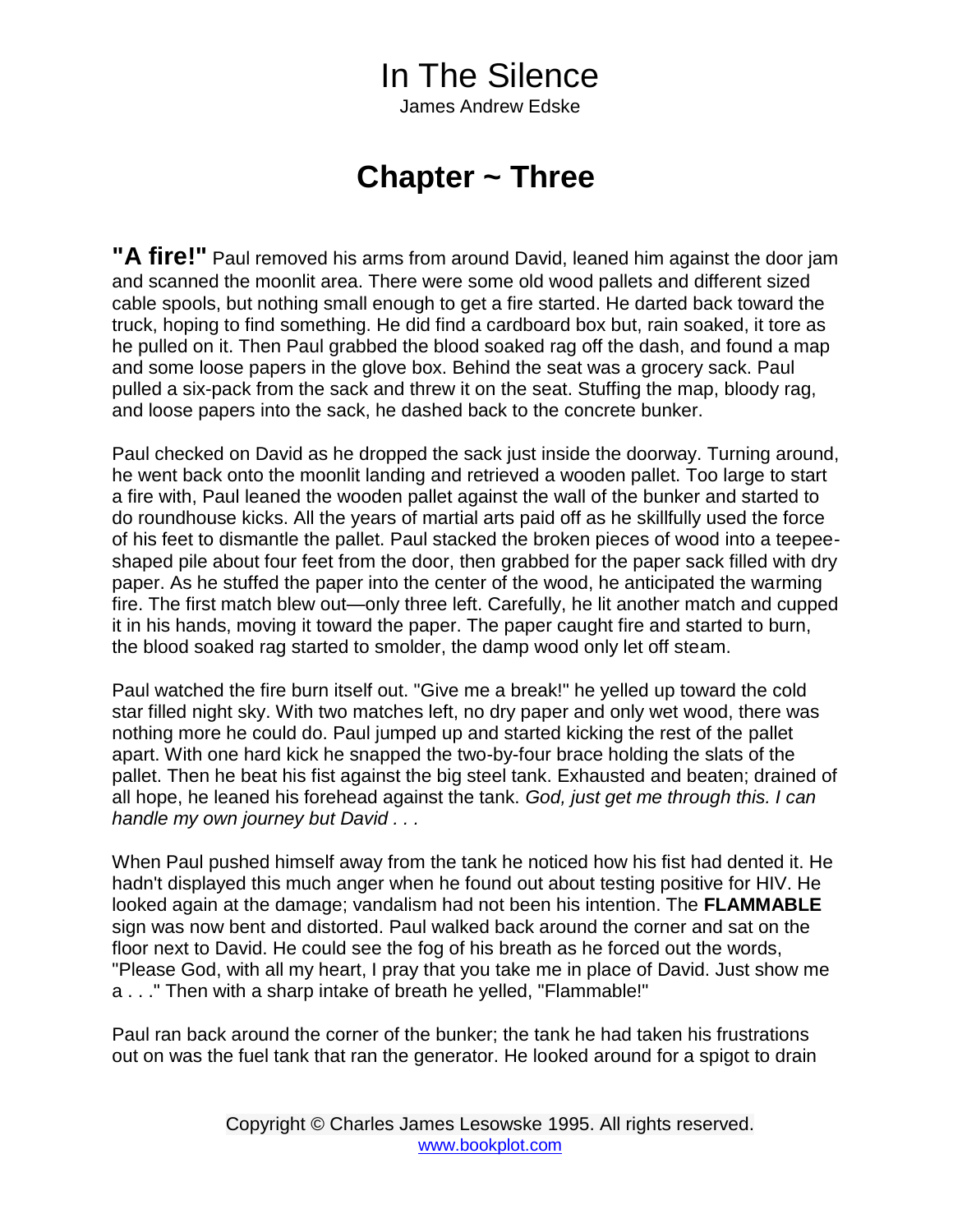James Andrew Edske

some fuel out of. There was only a metal fuel line running from the bottom of the tank in through the concrete wall. Paul pulled on it would not budge. He stood on his toes and looked on top of the tank; he could see the fill cap. Twisting it off, he instantly got a whiff of diesel fumes. Now another dilemma, no way to get the fuel out of the tank. Without even thinking, Paul moved as though he was being spirit guided. He went back inside the bunker, bent down and grabbed the torn undershirt from the pile of clothes he had stripped from David. Back at the fuel tank, he twisted the shirt, making it serve as a rope and let it down through the fill hole on top of the tank. As he lowered it, he noticed how much blood covered the shirt. Instantly, the shirt got heavy as the fuel soaked into it.

"Thank you, God," Paul said, pulling the shirt from the tank. Once back at the small pile of wood, Paul rang out the shirt and diesel splashed onto the wood. He returned to the tank once again for more fuel, just to be sure the fire would not again go out. Paul threw the diesel soaked shirt onto the small wood pile, then reached into his pocket and pulled out the matches. Only two were left. Squatting down, he lit the first match and flipped it into the wood. It did not light.

Paul expected a huge flare-up, but this was diesel fuel, not gasoline. Paul lit the last match and slowly moved it to the shirt. The edge of the shirt ignited and the flame started to spread. It took a few minutes for the fire to take hold. Grabbing the two-by four he had kicked in half, he put it on the fire, and then rolled a cable spool up against the backside of the fire.

The spool helped reflect the heat and light of the fire toward the bunker. Steam rose from the concrete wall as the heat from the fire evaporated the rain water. The concrete building with the fire burning between it and a huge cable spool served as a huge reflector oven. Paul made a pillow for David out of some clothes, and then went out into the cold to gather up some more wood. David was sleeping hard and deep.

As the sun peeked over the horizon and the sky burst into a brilliant orange, David awoke and all he could remember was shaking uncontrollably while trying to get help via his computer. He vividly recalled the last words on the blue screen: **SENATOR BRIAN BUCK LEADS POLLS IN RACE FOR RE-ELECTION. POLLS SHOW 64% OF VOTERS FAVOR HIM. CHARGES ON CHILD ABUSE AND DRUG SALES TO MINORS FALSE. HIS RECORD IS CLEAN.** 

David lay still trying to concentrate on the day before. He took note that he was in sweats that were too small and saw the red coals of the fire just outside the door. *Let's see? I Picked up Paul at the airport, went to lunch, got a page, then we came up here to get the television translator back online. Paul told me he's HIV positive. It started to rain. I got soaked. Cut my damn hand. Went back to the truck. It got colder. Let the battery go dead. Tried to call for help. Went back to the truck and was colder. Took my computer and tried the Clipper Chip. It worked. Tapped into a wire service, maybe*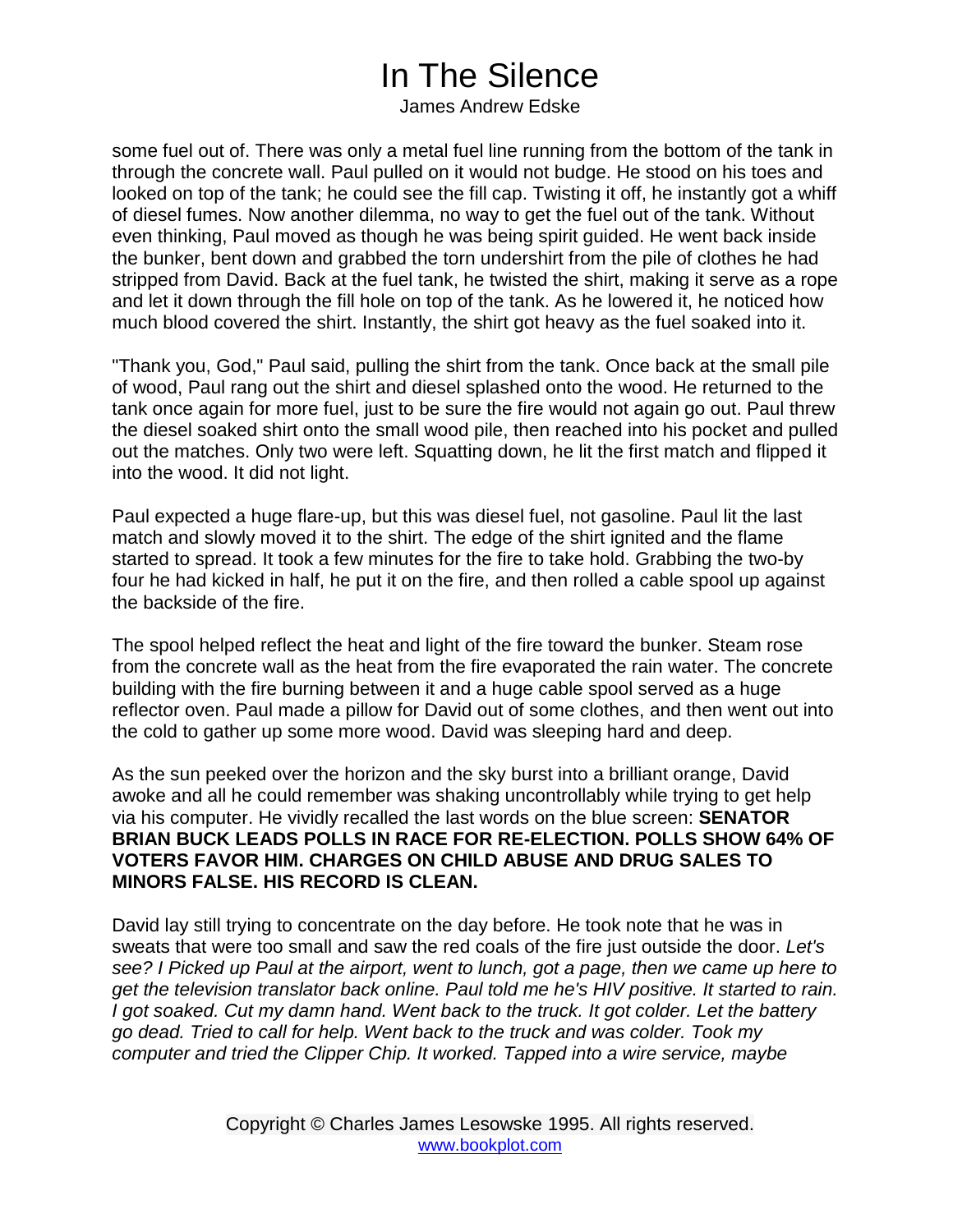James Andrew Edske

*United Press International? Started to shake and could not get help. Then I wake up in Paul's clothes. I know it's Paul's fault; after all he's gay. But I can't pin the weak battery on him. I've been jump starting the truck for the last week.* David moved a little, his body stiff from the hard floor. He got to his feet and stepped out the door.

Trying to loosen his neck by twisting it from side to side, David caught a glimpse of Paul standing on the edge of the cliff, silhouetted by the rising sun, his arms out, hands turned palms up. His shadow stretched all the way back across the landing. As David stood there sandwiched between the fire on his right side and the sun on his left, and this image of Paul, time seemed to stop. Something unexplainable was in the air. *What is he doing? Is he going to commit suicide? Or is he just checking out the view?*

David moved slowly toward Paul, not wanting to startle him. When he got close, he could hear mumbling. Paul was praying. David stood quietly a few feet behind Paul. Like the electric feeling just before a thunderstorm, David felt a tingling sensation run from his neck down his arms to his hands. Then his whole spine trembled. The sense of something supernatural scared him; after all he had prayed many times before, and this aura emanating around Paul had never come over him. Uncomfortable with the spiritual feeling, David sought more rational explanations. *Boy, I must really be chilled. No, it can't be that, not with the sun and fire. I'm just nervous. That's it. Praying on the side of a mountain is kind of weird.* 

Not wanting to confront or invade Paul's privacy, David started to ease backward. In that same moment, Paul turned around in a graceful motion. Their eyes met. Paul's essence of calm and the peaceful look in his eyes, made David realize that Paul was not the same person he had known for a good part of his life.

"Good morning," said Paul as he lifted his hand above his head. "Bless him, Father, in your name and the name of your son, Jesus. And thanks to the Holy Spirit for the guidance last night."

David felt like cold water had been thrown on him. Falling to his knees, he could not disavow his own faith. He recognized God's presence. But after a few moments, he felt awkward and uncomfortable. Never again would he be quite the same. Not knowing how to react, David stood up, turned away, and said, "I'd better get my own clothes on." He walked back mesmerized, not sure of what took place, wanting to forget the whole ordeal.

Back in the bunker, his clothes had dried over the propped open door where Paul had neatly hung them. First he pulled on his pants, but then stopped. *I wonder where my undershirt is? Hey, that looks like a piece of it.* David kicked at the blood covered fourinch wide torn piece. *Oh well, Paul must have used it on my cut hand.* He dressed slowly while contemplating what to say and do next. *Paul probably wants my help when*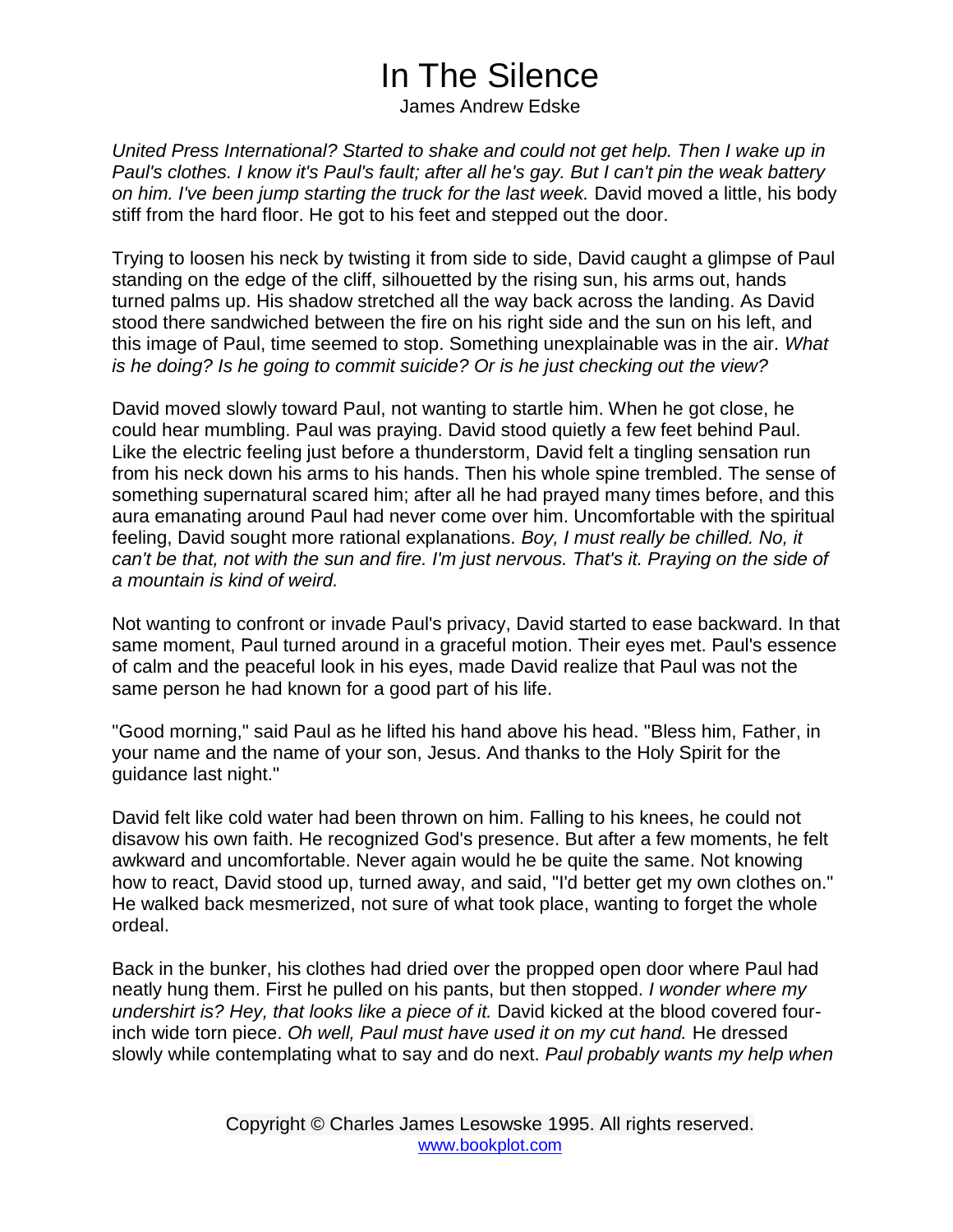James Andrew Edske

*he starts to die of AIDS. How could he do this to me? We were such good friends once, but that was before I knew he was . . . But Paul saved my life*. *I need to at least say thanks for building the fire.* David took his time putting Paul's clothes back into his suitcase and then moved to the terminal board where his computer was still connected. As he disconnected his computer from the modular plug, David smugly remembered how he had bought the stolen Clipper Chip. The airman he bought the black box from needed a fix; the risk both of them had taken was huge. David was glad the Airman was all strung out, he'd never be able to rat him out. The Clipper Chip was his and no one knew he had it. He couldn't remember if he had told Paul about the Clipper Chip last night. As David was packing the computer behind the seat of his truck he saw Paul approaching.

No matter how much he hated the thought of Paul being with other men he knew he owed him "You thirsty?" David asked, as he stepped back from the cab of the truck.

"Yes," Paul replied.

"All I have is a six-pack."

"I don't think my body can handle it," Paul said laughing. "Just like our old fishing trips."

David reached back into the cab and grabbed the six-pack of beer. He tore a can from the plastic retainer, cracked the seal and took a big gulp. The beer had just thawed out to the point where there was a little ice in it. "Ah! That tastes great. Sure you don't want one?"

"Well, my throat's awfully dry. A beer does sound good. You talked me into it."

David tore another beer from the retainer and handed it to Paul, a gesture once common to them. They both gulped, not saying a word. Both had become dehydrated through the night's ordeal. "Ah, that hit the spot," said David. Wiping his mouth, then popping open another beer. "Want another?"

"Sure, why not. The beer really does hit the spot. I didn't realize I was that thirsty." Drinking this beer a little slower, Paul turned around and looked over the site. He noticed that the only evidence of the fire was a few red-hot embers. The sun crept above the horizon and beat on the back of his neck, its penetrating warmth making him groggy. His lack of sleep started to take effect. He slowly drank the second beer, deciding to tell David the real reason for coming when he finished the second beer.

David went to the front of the truck, popped the hood open and started to take the battery out. He figured that he could hook it up in the radio bunker since the diesel generator was now running, charging up the rest of the equipment. In a couple of hours,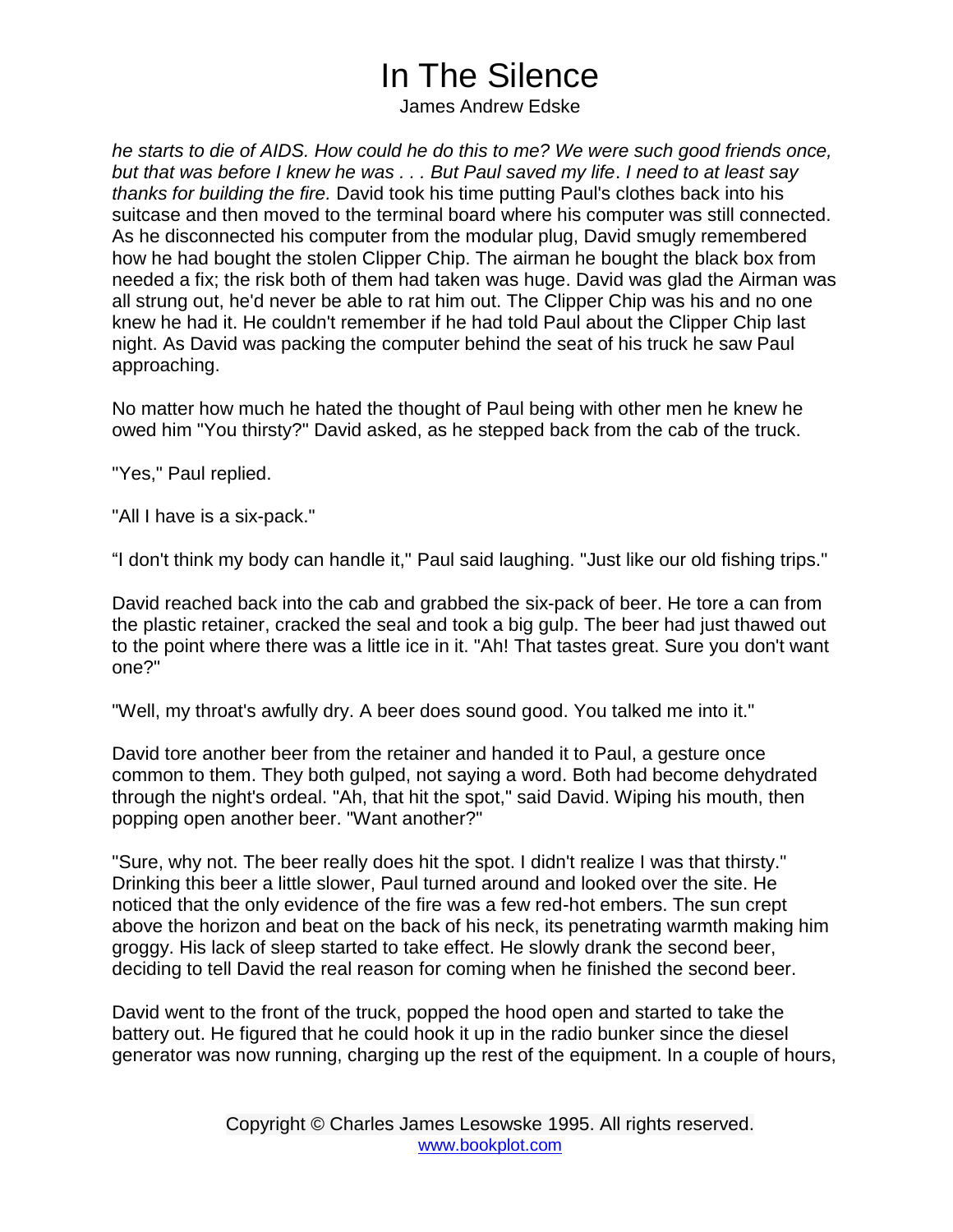James Andrew Edske

the battery should be charged enough to start the truck. He grunted as he pulled the battery from the truck. On his way to the bunker and not even looking toward Paul, he mumbled, "I owe you for last night. Thanks."

"I have another thing to tell you," Paul said. The beer had relaxed him and had taken the edge off.

"Wait till I get this battery hooked up. Then we'll talk." David continued toward the bunker, straining from the weight of the battery.

After a few minutes David emerged from the building and walked right up to Paul and said in a cocky tone, "Well, what else do you need to tell me?"

"Maybe you want to sit first," suggested Paul.

"Sure, let's go sit on the tailgate."

Both men quietly walked to the back of the truck. David lowered the tailgate and they both sat down. The sun had worked itself a little higher in the sky and beat onto their backs. Paul didn't know if it was the warmth of the sun or the alcohol, but he felt as if he could fall asleep right there. His weariness fostered an I-don't-care attitude*. Whatever David decides to do, even if he wants to turn me in, it just doesn't matter any longer. Even if I have to spend the rest of my life in jail, at least I'll know I did the right thing.*

Looking at David straight on, Paul hit him with the rest of the news. "When I got tested for HIV, I used your name and Social Security number. I know it was wrong but I just wanted to hide my identity, being a priest and all. The hospital has David McIntosh on record as being HIV positive. I have tried to straighten things out, but they need you in person and some documents to prove your identity. I will pay your airfare or whatever it takes, but you will have to go in person to the San Francisco Hospital." Once the words were out, Paul held his breath.

David finally spoke. "Is that it?"

Expecting some kind of outburst from David, Paul simply answered, "Yes."

David was more curious how Paul obtained his Social Security number than he was angry. He had not used it for almost twenty years, since the day a Dishonorable Discharge showed up in the mail. He too was hiding his identity but for a different reason. It was ironic—two friends both covering up something in the past. "How did you get my Social Security number?" David asked.

Paul was stunned and lost for words. Last night David had been incoherent from the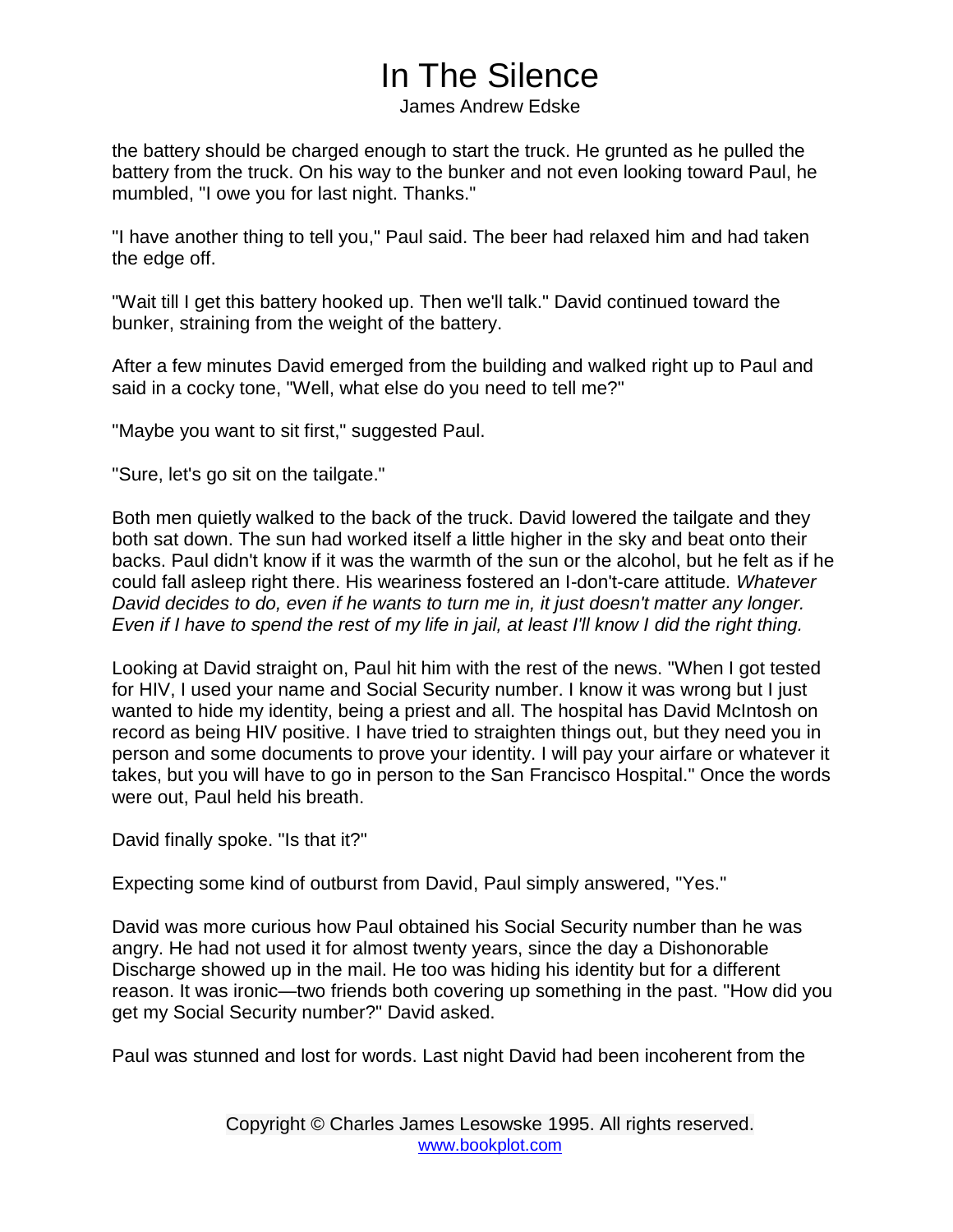James Andrew Edske

hypothermia, but now why wasn't David even concerned about how he'd forged his name?

"I asked, how'd you get my Social Security number?"

Paul could tell that David was covering up something.

"Can't you hear? I asked how the hell did you get my Social Security number?"

"Remember that ten-speed bike you sold to me when we just started our sophomore year?" Paul answered.

"Yeah, kind of. I think that was when I got my first motorcycle and thought I was too old for a bike. Yeah, now I remember, you also wanted to get a motorcycle and your dad almost flipped out when you asked him. That was the bike you rode to football practice when everyone else drove their cars, cycles, or rode the bus. You looked weird riding my bike in high school. Anyhow, what's that got to do with my Social Security number?" David asked.

"You engraved your Social Security number into the frame."

"Oh," David said. Paul's answer was too simple. Still skeptical, David pressed for more information. "You still got that old bike?"

"Yes I do. It sat in my parents' garage throughout the war, and then some. Nine years ago I took it on campus to get around, when I was studying to become a priest. I probably looked weird riding it at college too. When I get back to the monastery, I'll get rid of it. A priest riding an old bike must really be a sight."

"I can't believe you still have that thing. You are really a cheapskate."

"I suppose you're right about that," said Paul. "But I mainly kept it because it was kind of a keepsake, reminding me of all the good times we once had."

David was quiet for a while, also remembering the closeness and youth they had shared. "You know Paul, I owe you for last night but I just can't understand how you can be a fag."

Paul hated *that* word! "I'll make you a deal, David. If you never use the word fag again, then we're even for me helping you out last night."

"Sure, okay. But don't get so uptight. Just let me know what all your buddies like to be called. I surely wouldn't want to hurt their little feelings. I heard thirty percent of priests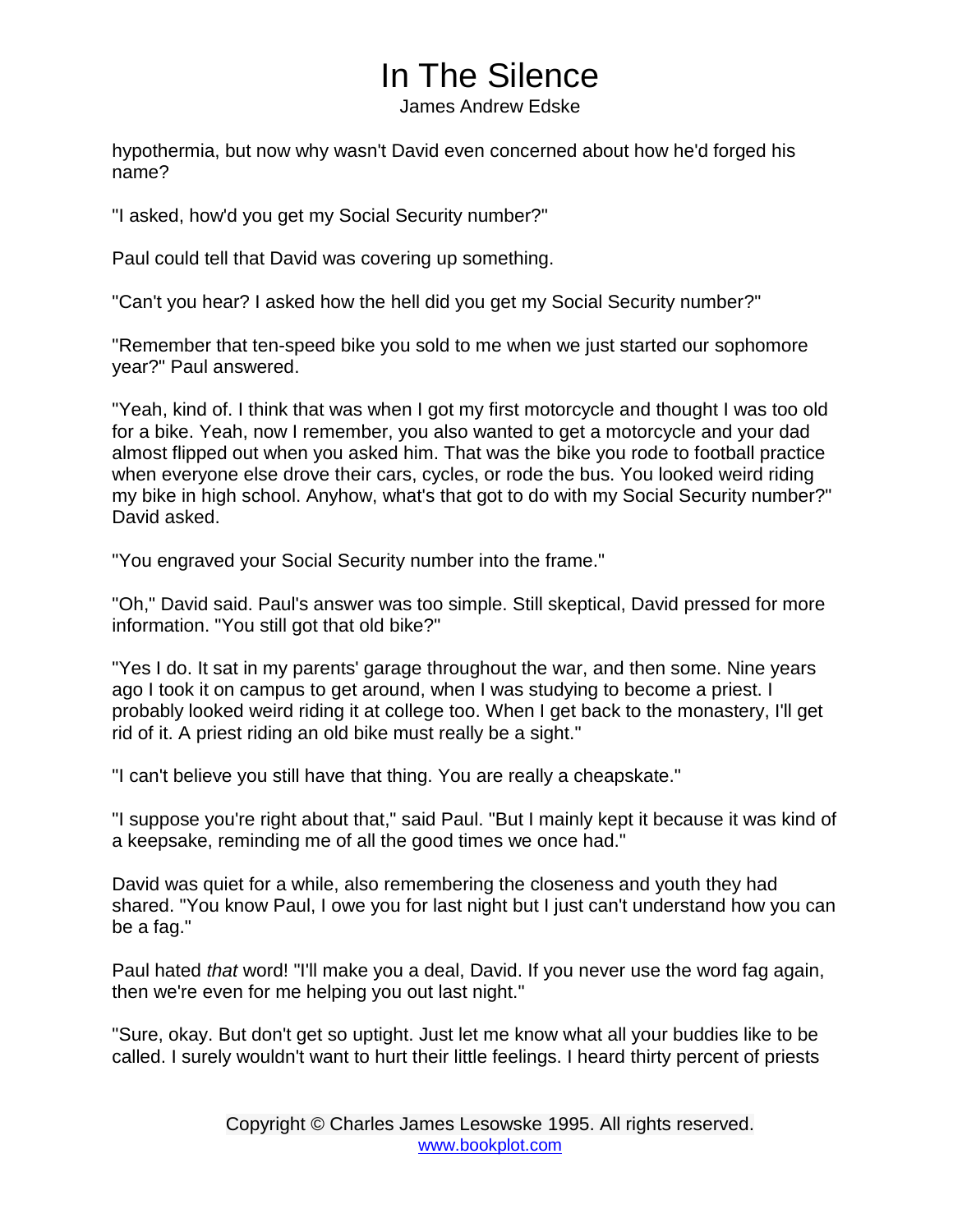James Andrew Edske

are fags. Oops, I mean queer. Anyway I saw on TV where all these queer priests are molesting children. Are you part of that?"

Paul had become somewhat tolerant of ignorance, and knew to choose his words carefully. Now was not the time to defend himself or the priesthood. "You see, David, when you use such strong language it's only hatred speaking. I didn't contact you to invite your scorn. I wouldn't have contacted you at all if I hadn't used your name and now need your help in clearing the record."

"Hey, I don't hate you. I just can't figure out what happened to turn you into a …" David swallowed hard and searched for the right word. "Homosexual."

"I wish I could explain it to you but I am not sure myself. I've read books about it, been to a couple of shrinks, and watch every talk show host try to tell me what my problem is. I'm more confused now than ever. Today there is so much hate toward gay people, it makes it impossible to deal with the real issue of self discipline."

"Homosexuals should just stay in the closet and keep their big mouths shut. People are tired of them saying its normal." David then took a big swig of beer.

"If that's really how you feel, and you believe thirty percent of priests are homosexual and are molesting children, what should we do? Continue hiding in the closet?" Paul paused. *David is just like everyone else. To him homosexuals and child molesters are one and the same. But it's okay. I just need to keep from losing my temper and accept his ignorance*. But Paul just couldn't help it; he did lose his temper. "Where the heck, did you get the thirty percent figure from?"

David felt like he was being put on the spot. Besides, he never cared for priests. Determined to stand his ground, he replied. "Both the paper and news said thirty percent of you guys are gay. I also saw on a TV talk show where thousands of priests have molested children and most of the kids are little boys. So I know it is true. You tell me. You're the one living with a bunch of these guys. Is it true?"

"David, now is not the time for me to go into all the evil that comes from bearing false witness. TV and the rest of the media have twisted the truth. They no longer report, they sensationalize. And it's all wickedness. I just want you not to hate me, or anyone. Hatred will destroy you. Don't become a pawn to false information," warned Paul.

"I asked you a question. Is it true or not?" demanded David

Paul felt a burst of energy and could see that he was not going anyplace with this conversation. He had hoped talking to his once best friend would be easier than talking to his father. It was important to make sure David had all the facts. With so little truth left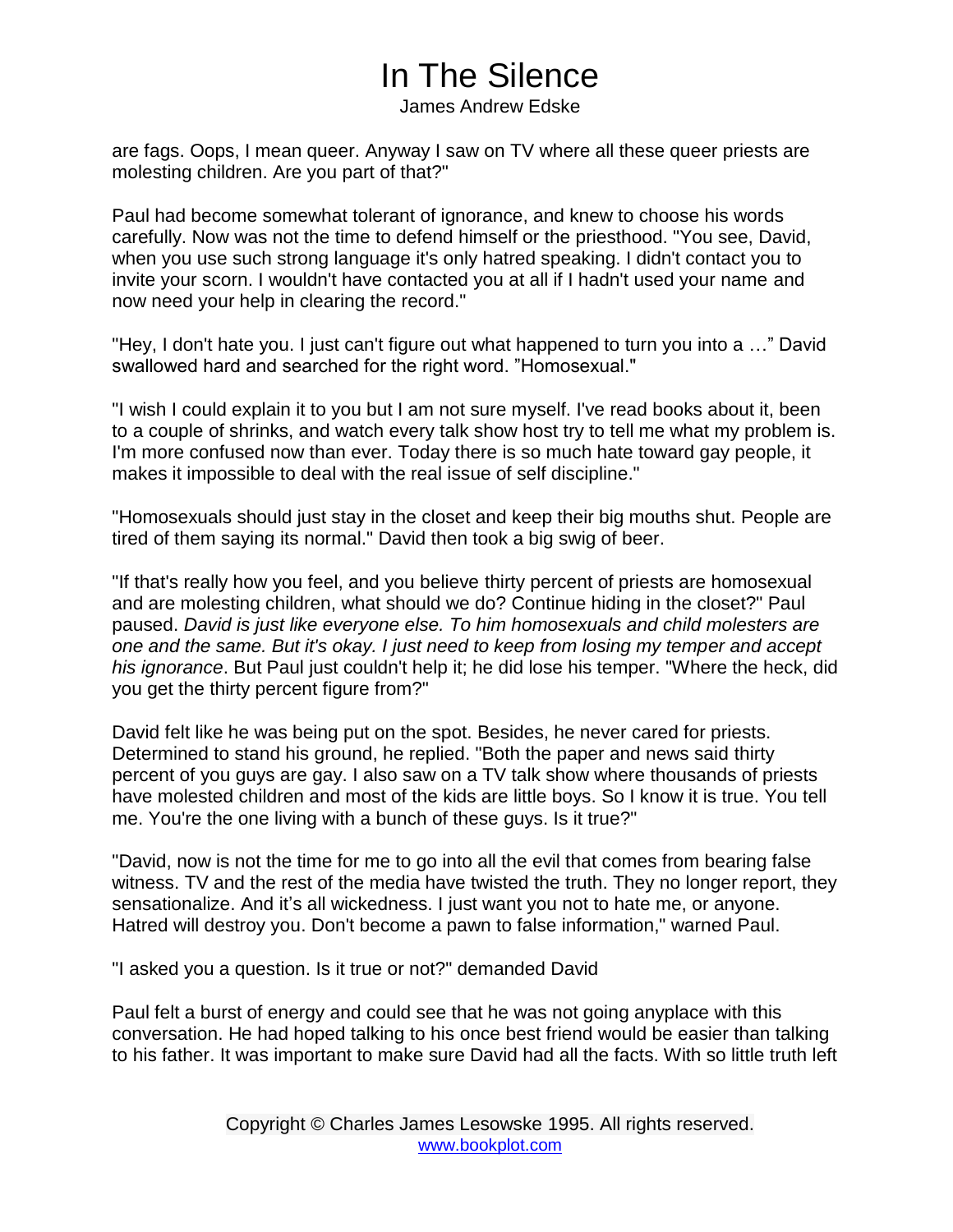James Andrew Edske

in the world, Paul knew this might be impossible. The papers only printed what they wanted and television only aired the most bazaar events. By running the same stories over and over, they distort the facts, conditioning society into thinking one or two isolated events happened more than it actually did. Now, David was questioning Paul's true commitment to the priesthood, another result of the unconscionable media. Almost all sources of the news media had jumped on the bandwagon to contribute to the moral demise of society. It was only logical to attack the good in society first, such as the clergy. When was the last time we read or heard about all the good priests or even a good politician? All the good in society is being suppressed, giving society a sense of hopelessness. Hopelessness was one of Satan's tools.

"David, I think the whole country is being misguided by the facts and statistics. I believe an evil power greater than us is behind it. You are asking me if my fellow priests are gay, or at least thirty percent of them. In all truthfulness, I have not met another priest that professed to be a homosexual. I am sure that there are, just like I have heard about some being child molesters. These priests are just men, like all priests are, but they have fallen to temptation. My heart, just like yours, goes out to any child or person who is victimized by anyone, let alone by a priest. But I do believe that the news media and talk show gamut twists and distorts the facts."

"So, what are you saying? That all the reporting about priests is false, all those cases are made up?"

"It's the thirty percent statistic I question. I have read the same statistic about Boy Scout leaders and day care operators. Where do they get their facts? That's my point."

David felt he was winning the debate because Paul was admitting there were bad priests. David enjoyed seeing the self-righteous people in the world being torn apart, crumbling under the scrutiny of a talk show host or reporter. Now he was doing the same to Paul. A victorious smirk came upon David's face as he said, "The statistics don't matter. The facts are there, and you are admitting them. I don't see how you can support a church that allows all of this to happen. I think you are just covering up, just like the rest of your church."

Arguments disgusted Paul, but he was forced to continue. "David, the statistics do matter. They are the tools used to deceive the world. People are fed the incorrect statistics, they believe them to be true, and then people draw conclusions based on incorrect information."

"So what if the statistics are off a little?"

Paul had had this argument before. It was the main reason he had left Jeffrey, his male friend and lover. Jeffrey intentionally distorted the facts with information such as, "Half of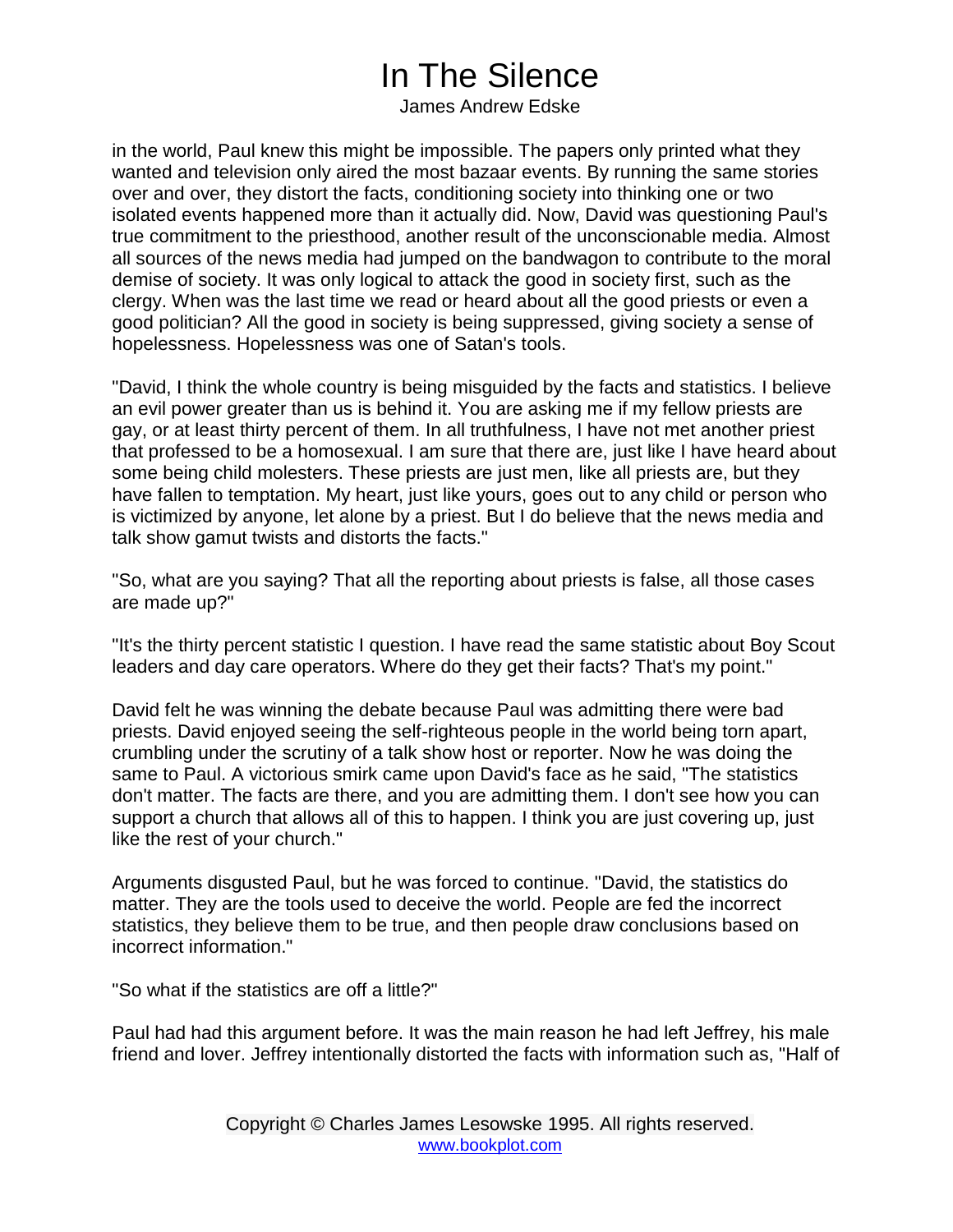James Andrew Edske

all men have homosexual tendencies." Jeffrey felt that feeding society this false information strengthened the homosexual agenda, while at the same time made homosexuality more acceptable. It was ironic—the deception Jeffrey used to support his lifestyle was now David's weapon in tearing down a moral institution—the priesthood. The process was in motion. By the constant chipping away at the truth, would these little lies that both Jeffrey and David used lead to the collapse of a society? Paul lost sleep over these falsehoods, and believed them to be the tools of the antichrist. "Okay, David. You'll have to bear with me on this. It's a little hard to explain. Let me ask you this, what percentage of priests do you think are homosexual?"

"I just told you, thirty percent," snapped David.

"Now, what percentage of all men, not just priests, would you say are homosexual?" asked Paul.

"Well, I guess something like ten percent. I think that's the figure I've heard or read," answered David.

Paul was ready to prove his point. "Well then, you tell me where the twenty percent difference comes from. Why would there be such a difference in the figures?"

David thought for quite some time before he replied, "I would have to research that. I don't have an answer right now."

"Okay, let me see if I can help you. How many men that you have known, including our classmates and guys you've met in the military were gay that you know of?"

David saw that Paul was trying to trap him so he took longer to answer this question. "All I can think of is you."

"Out of how many men?" Paul asked.

"Let's see. There were about three hundred forty in our graduating class, about fifty I knew on base, plus about fifty more I have worked with over the years."

"But you just stated ten percent of men are gay. That would amount to about forty five of those men you've known"

"There must be a mistake with the statistics somewhere. Anyway, it doesn't mean crap about how many there are!"

"David, you're wrong. Most people draw their conclusions from what they hear, and when they are fed the wrong information they come up with the wrong conclusions. God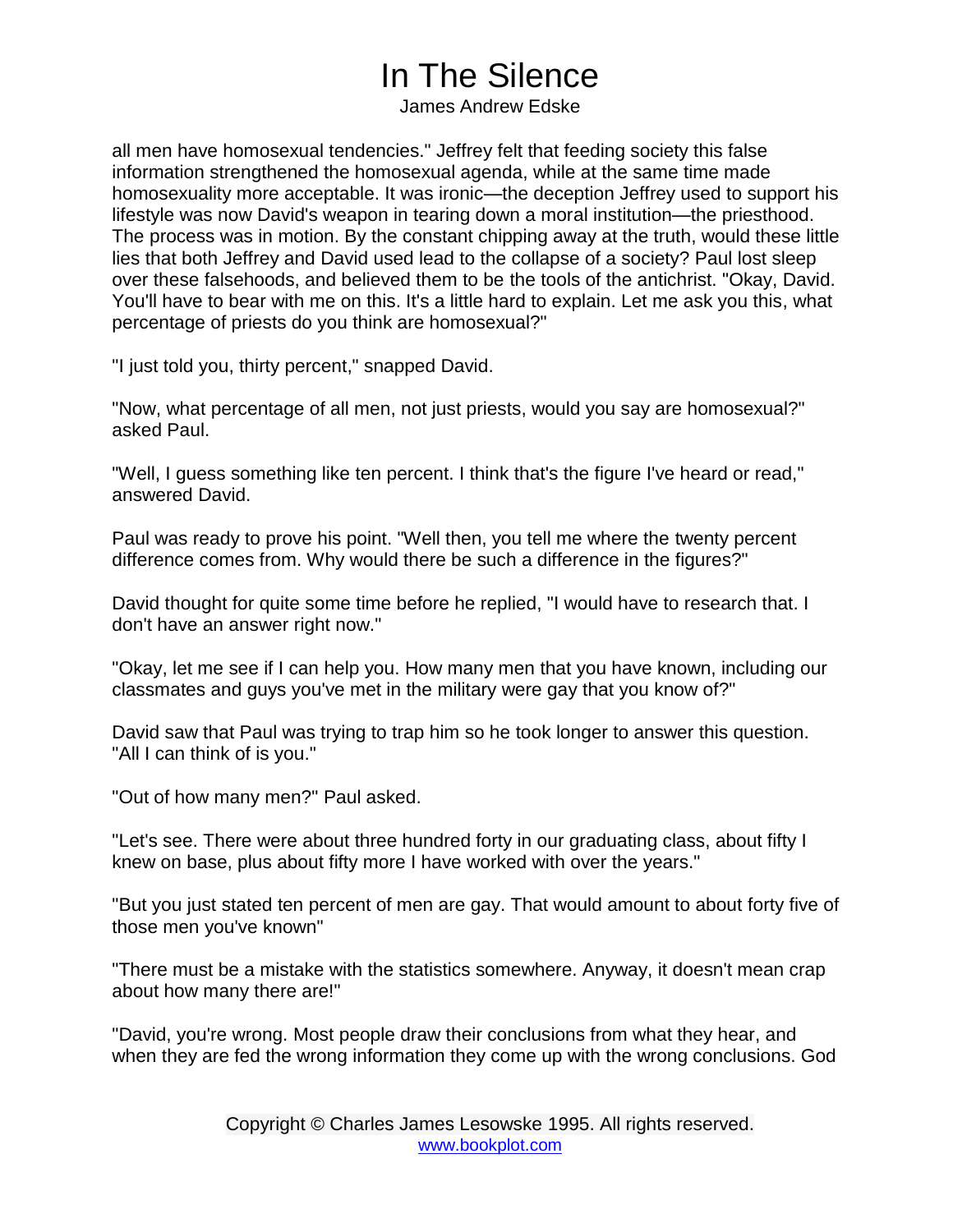James Andrew Edske

regarded the truth so important that He put it into one of his commandments and it holds equal weight with the others. What you are doing is bearing a false witness. Ignorance has led to wars. Society is changed by this continual barrage of erroneous statistics and information."

David took a big gulp of beer and then said, "Paul, you're losing me. I still don't see your point. You are a homosexual and you're a priest. You can't change those facts."

Paul wished he could explain himself better. "Let me give you an example. Let's say you have children and you have two schools you can send them to. The first school doesn't teach morality or personal values. You look at all the kids there and they seem fine, except you notice that they are all egocentric and selfish. They are taught to only take care of themselves. Now the second school teaches just the opposite; they teach the children to love and help their classmates. But then you hear a rumor that thirty percent of the teachers at the second school are child molesters. Which school would you choose?"

"Oh, that's simple." David snapped impulsively. "The first school. And they should shut down the second school and shoot all the teachers."

"Let's do exactly that. Shut down the second school and shoot all the teachers. Even the seventy percent that were not child molesters?"

"Wait a second. You're not going to trick me that easily," David said smugly. "I meant just shoot the teachers that were child molesters."

Paul was tired, and realized he had used a poor analogy. "Suppose ten years down the line some new facts come to light, that the percentage of child molesters, God forbid, were the same at all schools."

David took another long, swig. Besides the alcohol slowing his thought process, he hated being lectured. "So, what's your point?"

"Now let's suppose the school is a church. You've shut it down and shot the preachers. Now where does society get its spiritual direction?"

David felt both tricked and angry. "I can't believe you. Here you are, some fag. Sorry, I mean gay priest and you're trying to preach to me about spiritual guidance. Your being a priest is a joke. You're a queer and you have the guts to preach to me. What a hypocrite you are."

"Hold on a second!" Paul turned with a glare that would stop a train. "I told you before that I personally do not know of any other homosexual priests. Though, I'm sure there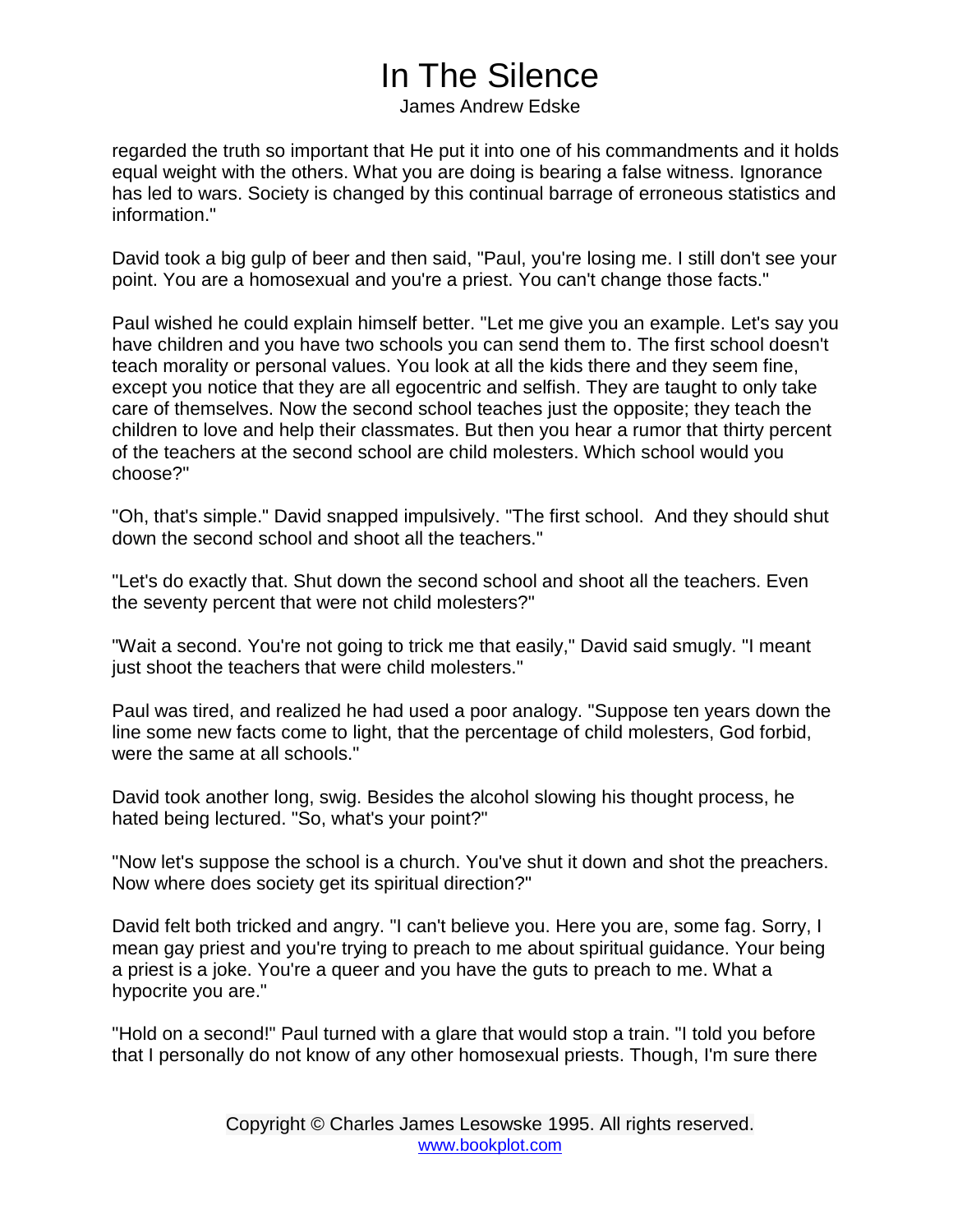James Andrew Edske

are some."

David saw Paul's face get beet red; he lifted the beer in an antagonizing gesture. "I'm right no matter how you preach it."

Paul took the hint. "Just forget it. I'll go wait by the cliff until the truck battery charges." He jumped from the tailgate and started to walk away.

David had to get the last jab in. "Can't face the truth, can you?"

Paul spun around. It took a great deal of strength but he managed to speak in a mild tone. "You know David, you knew me when we played football and I gave my one hundred percent."

"Yeah, you did. You were the best on the football field."

"And when I fought for our country, I gave it all I had."

"I know that. You have the medals to prove it." David downed the last of his beer. *Paul's trying to change the subject. This time he won't trick me.*

"Years ago, when I became a priest, I decided to give a hundred percent plus. Although it's hard and I have slipped up a few times, I am a good priest."

"Yeah, a good gay priest!" The alcohol was helping David twist the knife. He could now speak his mind. Not like last night when he almost felt sorry about Paul being HIV positive.

After Paul's ordeal with his father, he had prayed that David would be more understanding. He still had to ask for David's forgiveness; he knew the words would mean little but said them anyway. "David, I hope that you can find it in your heart to forgive me for using your name on that medical report."

"Sure, I can forgive you for that," David said slurring the words. "But you're such a phony, playing this high and mighty act and being a fag at the same time. Sorry, I mean homosexual."

"David, I told you I was a good priest I have never broken my vow of celibacy. I have been celibate for over ten years."

"I thought you told me you were a homosexual?" replied David in a much softer voice.

"I am, but I don't live the lifestyle," Paul answered.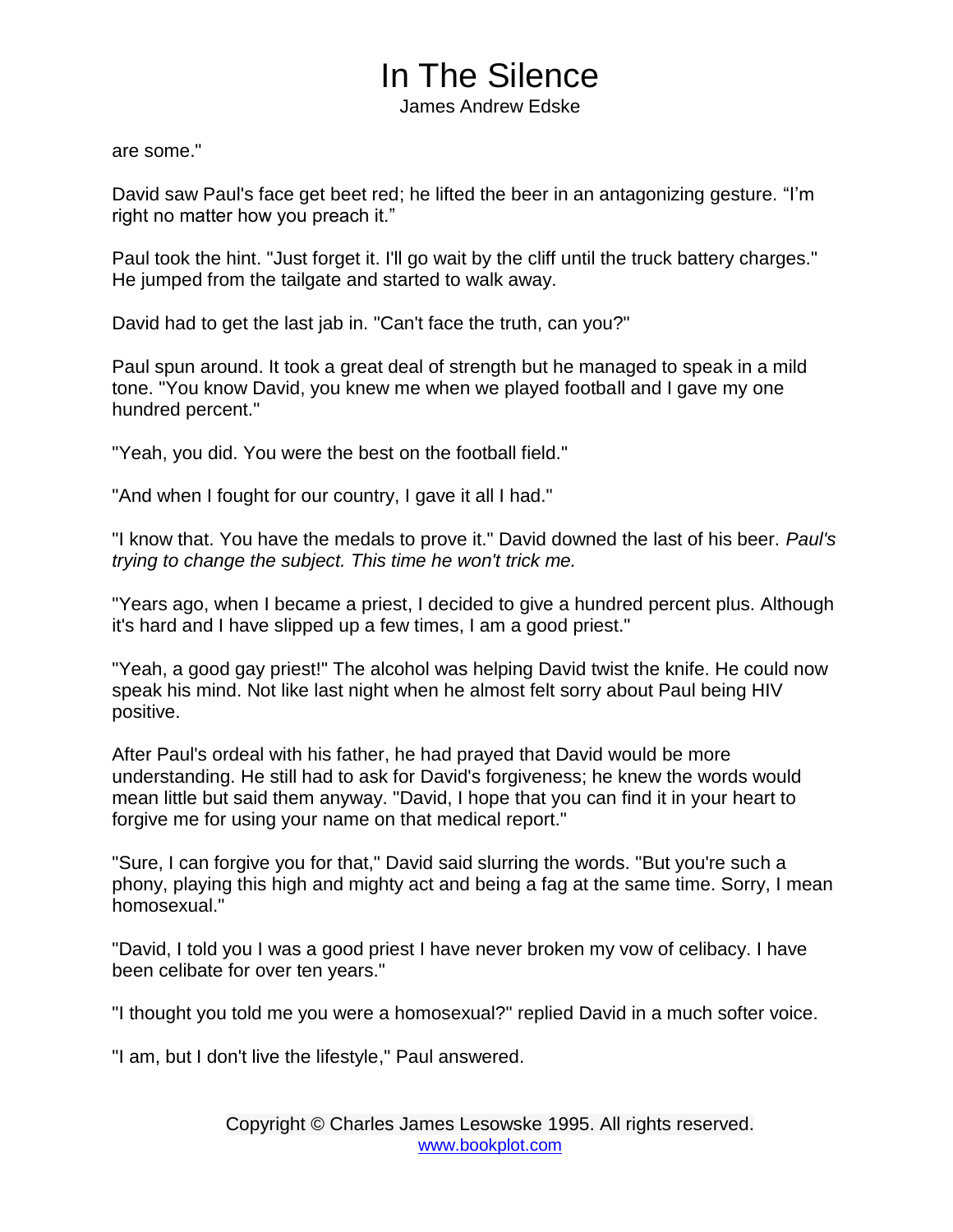James Andrew Edske

David felt like a complete ass when he realized this was no trick. He couldn't let Paul win this one. David came back with a quick question that was sure to trip Paul up. "What do you preach to your homosexual friends? I've heard gays have their own church and say Jesus loves them and accepts their lifestyle because the word homosexual was not in the last section of the Bible."

"I tell them the same thing I'd tell you. Most of them don't like what I preach, just like you wouldn't like it."

"What do you mean, I wouldn't like it? As long as you tell them they are sinners and going to hell, I would agree with you."

Paul knew he had to end the conversation. David would not accept his answer. When he got on this subject with some of his old friends in the gay community, it always ended in a heated debate. "I'd not be quite that hard on God's children. And maybe we should get into Christian theology at another time."

But David was on a winning streak and needed to finish one up. "Just tell me what you would preach to them and then we'll drop it."

"You promise that you will listen before you jump to a conclusion?" Paul carefully asked.

"Sure." David replied and looked Paul straight in the eyes.

Paul rubbed his temples with the tips of his fingers, chose his words carefully and then began. "First of all, that last section of the Bible you referred to is known as the New Testament. And indeed, it does not mention the word *Homosexual* per se."

David listened with only half an ear. *I know Paul and he's going to start preaching how God loves those fags. Then I'll hit him up about that Sodom and Gomorrah thing in the Bible. I'll show him that I'm not stupid. One of these days I'll read the Bible. Then I'll really be prepared. God will be proud. At least now I am standing up for his laws.*

Paul continued. "A very important part of the New Testament is that Jesus wanted us to love everyone just like he does. And yes, he does love homosexuals."

"I knew it. Here it comes." David said quietly.

"What he does not love is sin. Jesus taught 'Love the sinner, hate the sin.' And although he didn't mention the word homosexual exactly, he did say he came to earth to reinforce his Father's laws. Of course, God gave us the commandment against adultery, which Christ identified as a sin against chastity. In fact, Christ raised the commandment to